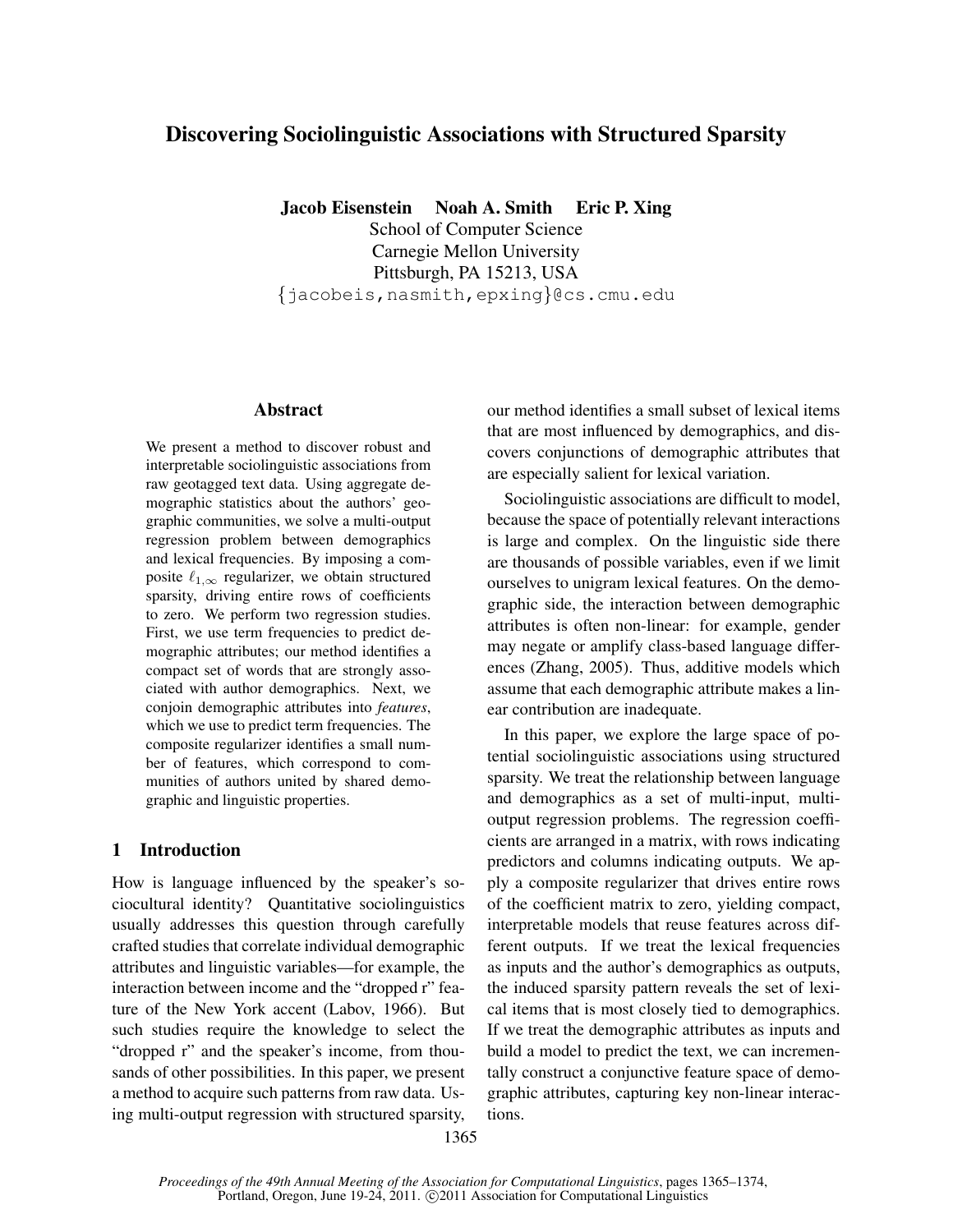The primary purpose of this research is exploratory data analysis to identify both the most linguistic-salient demographic features, and the most demographically-salient words. However, this model also enables predictions about demographic features by analyzing raw text, potentially supporting applications in targeted information extraction or advertising. On the task of predicting demographics from text, we find that our sparse model yields performance that is statistically indistinguishable from the full vocabulary, even with a reduction in the model complexity an order of magnitude. On the task of predicting text from author demographics, we find that our incrementally constructed feature set obtains significantly better perplexity than a linear model of demographic attributes.

# 2 Data

Our dataset is derived from prior work in which we gathered the text and geographical locations of 9,250 microbloggers on the website twitter. com (Eisenstein et al., 2010). Bloggers were selected from a pool of frequent posters whose messages include metadata indicating a geographical location within a bounding box around the continental United States. We limit the vocabulary to the 5,418 terms which are used by at least 40 authors; no stoplists are applied, as the use of standard or nonstandard orthography for stopwords (e.g., *to* vs. *2*) may convey important information about the author. The dataset includes messages during the first week of March 2010.

O'Connor et al. (2010) obtained aggregate demographic statistics for these data by mapping geolocations to publicly-available data from the U. S. Census ZIP Code Tabulation Areas  $(ZCTA)^1$ . There are 33,178 such areas in the USA (the 9,250 microbloggers in our dataset occupy 3,458 unique ZC-TAs), and they are designed to contain roughly equal numbers of inhabitants and demographicallyhomogeneous populations. The demographic attributes that we consider in this paper are shown in Table 1. All attributes are based on self-reports. The race and ethnicity attributes are not mutually exclusive—individuals can indicate any number of races or ethnicities. The "other language" attribute

|                           | mean          | std. dev. |  |  |  |  |  |  |
|---------------------------|---------------|-----------|--|--|--|--|--|--|
| race & ethnicity          |               |           |  |  |  |  |  |  |
| $\%$ white                | 52.1          | 29.0      |  |  |  |  |  |  |
| % African American        | 32.2          | 29.1      |  |  |  |  |  |  |
| % Hispanic                | 15.7          | 18.3      |  |  |  |  |  |  |
| language                  |               |           |  |  |  |  |  |  |
| % English speakers        | 73.7          | 18.4      |  |  |  |  |  |  |
| % Spanish speakers        | 14.6          | 15.6      |  |  |  |  |  |  |
| % other language speakers | 11.7          | 9.2       |  |  |  |  |  |  |
|                           | socioeconomic |           |  |  |  |  |  |  |
| $\%$ urban                | 95.1          | 14.3      |  |  |  |  |  |  |
| % with family             | 64.1          | 14.4      |  |  |  |  |  |  |
| $\%$ renters              | 48.9          | 23.4      |  |  |  |  |  |  |
| median income (\$)        | 42,500        | 18.100    |  |  |  |  |  |  |

Table 1: The demographic attributes used in this research.

aggregates all languages besides English and Spanish. "Urban areas" refer to sets of census tracts or census blocks which contain at least 2,500 residents; our "% urban" attribute is the percentage of individuals in each ZCTA who are listed as living in an urban area. We also consider the percentage of individuals who live with their families, the percentage who live in rented housing, and the median reported income in each ZCTA.

While geographical aggregate statistics are frequently used to proxy for individual socioeconomic status in research areas such as public health (e.g., Rushton, 2008), it is clear that interpretation must proceed with caution. Consider an author from a ZIP code in which  $60\%$  of the residents are Hispanic:<sup>2</sup> we do not know the likelihood that the author is Hispanic, because the set of Twitter users is not a representative sample of the overall population. Polling research suggests that users of both Twitter (Smith and Rainie, 2010) and geolocation services (Zickuhr and Smith, 2010) are much more diverse with respect to age, gender, race and ethnicity than the general population of Internet users. Nonetheless, at present we can only use aggregate statistics to make inferences about the geographic communities in which our authors live, and not the authors themselves.

<sup>1</sup>http://www.census.gov/support/cen2000. html

<sup>2</sup> In the U.S. Census, the official ethnonym is *Hispanic or Latino*; for brevity we will use *Hispanic* in the rest of this paper.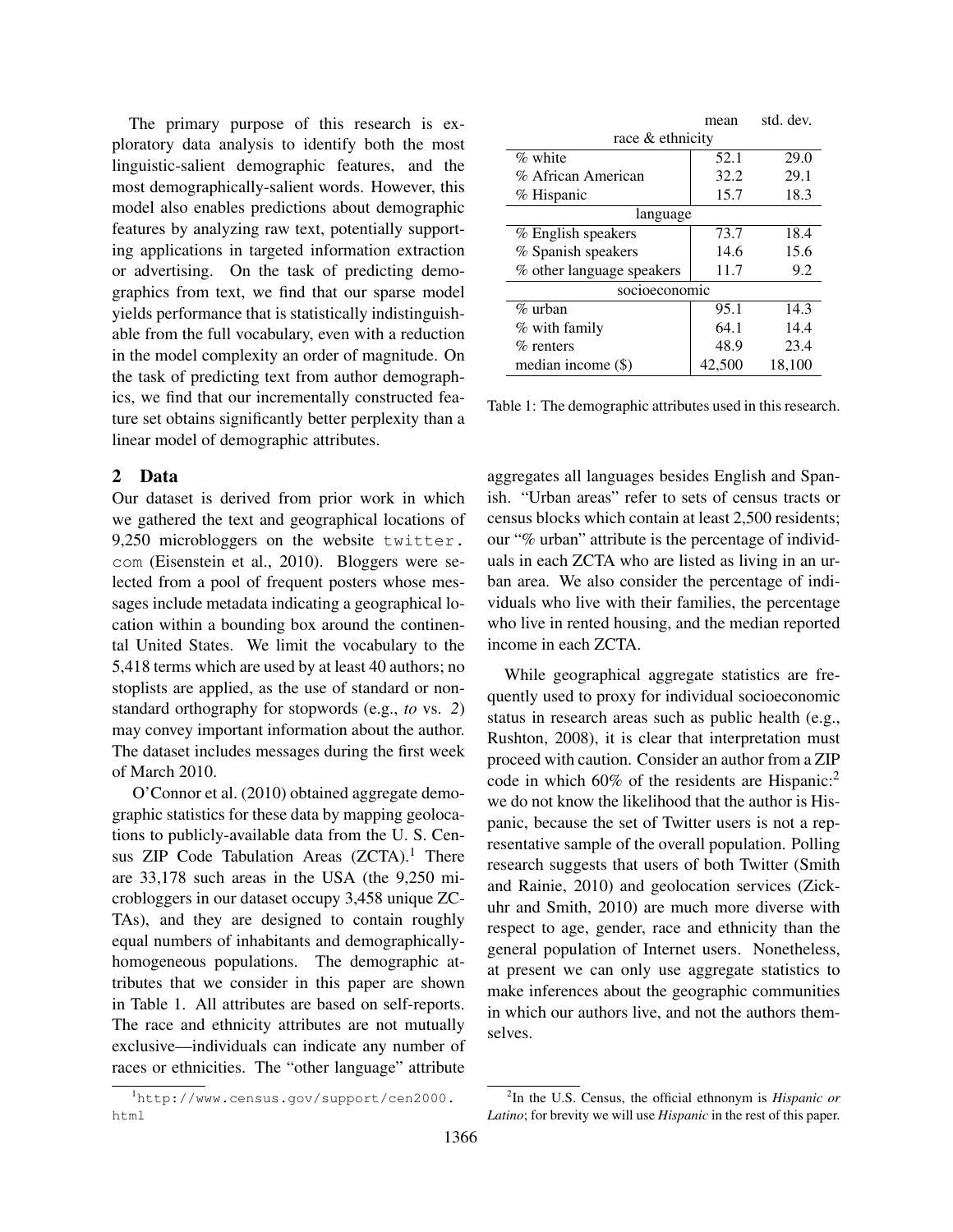## 3 Models

The selection of both words and demographic features can be framed in terms of multi-output regression with structured sparsity. To select the lexical indicators that best predict demographics, we construct a regression problem in which term frequencies are the predictors and demographic attributes are the outputs; to select the demographic features that predict word use, this arrangement is reversed. Through structured sparsity, we learn models in which entire sets of coefficients are driven to zero; this tells us which words and demographic features can safely be ignored.

This section describes the model and implementation for output-regression with structured sparsity; in Section 4 and 5 we give the details of its application to select terms and demographic features. Formally, we consider the linear equation  $Y = XB + \epsilon$ , where,

- Y is the dependent variable matrix, with dimensions  $N \times T$ , where N is the number of samples and  $T$  is the number of output dimensions (or *tasks*);
- X is the independent variable matrix, with dimensions  $N \times P$ , where P is the number of input dimensions (or *predictors*);
- B is the matrix of regression coefficients, with dimensions  $P \times T$ ;
- $\epsilon$  is a  $N \times T$  matrix in which each element is noise from a zero-mean Gaussian distribution.

We would like to solve the unconstrained optimization problem,

$$
\text{minimize}_{\mathbf{B}} \qquad ||\mathbf{Y} - \mathbf{X}\mathbf{B}||_F^2 + \lambda R(\mathbf{B}), \qquad (1)
$$

where  $||A||_F^2$  indicates the squared Frobenius norm  $\sum_i \sum_j a_{ij}^2$ , and the function  $R(\mathbf{B})$  defines a norm on the regression coefficients B. Ridge regression applies the  $\ell_2$  norm  $R(\mathbf{B}) = \sum_{t=1}^{T} \sqrt{\sum_{p=1}^{P} b_{pt}^2}$ , and lasso regression applies the  $\ell_1$  norm  $R(\mathbf{B}) =$  $\sum_{t}^{T}$  $_{t=1}^{T} \sum_{p}^{P} |b_{pt}|$ ; in both cases, it is possible to decompose the multi-output regression problem, treating each output dimension separately. However, our working hypothesis is that there will be substantial

correlations across both the vocabulary and the demographic features—for example, a demographic feature such as the percentage of Spanish speakers will predict a large set of words. Our goal is to select a small set of predictors yielding good performance across all output dimensions. Thus, we desire *structured* sparsity, in which entire rows of the coefficient matrix B are driven to zero.

Structured sparsity is not achieved by the lasso's  $\ell_1$  norm. The lasso gives element-wise sparsity, in which many entries of **B** are driven to zero, but each predictor may have a non-zero value for some output dimension. To drive entire rows of B to zero, we require a composite regularizer. We consider the  $\ell_{1,\infty}$ norm, which is the sum of  $\ell_{\infty}$  norms across output dimensions:  $R(\mathbf{B}) = \sum_{t}^{T} \max_{p} b_{pt}$  (Turlach et al., 2005). This norm, which corresponds to a *multioutput lasso* regression, has the desired property of driving entire rows of B to zero.

#### 3.1 Optimization

There are several techniques for solving the  $\ell_{1,\infty}$ normalized regression, including interior point methods (Turlach et al., 2005) and projected gradient (Duchi et al., 2008; Quattoni et al., 2009). We choose the blockwise coordinate descent approach of Liu et al. (2009) because it is easy to implement and efficient: the time complexity of each iteration is independent of the number of samples. $3$ 

Due to space limitations, we defer to Liu et al. (2009) for a complete description of the algorithm. However, we note two aspects of our implementation which are important for natural language processing applications. The algorithm's efficiency is accomplished by precomputing the matrices  $C =$  $\tilde{\mathbf{X}}^{\mathsf{T}}\tilde{\mathbf{Y}}$  and  $\mathbf{D} = \tilde{\mathbf{X}}^{\mathsf{T}}\tilde{\mathbf{X}}$ , where  $\tilde{\mathbf{X}}$  and  $\tilde{\mathbf{Y}}$  are the standardized versions of  $X$  and  $Y$ , obtained by subtracting the mean and scaling by the variance. Explicit mean correction would destroy the sparse term frequency data representation and render us unable to store the data in memory; however, we can achieve the same effect by computing  $\mathbf{C} = \mathbf{X}^{\mathsf{T}} \mathbf{Y} - N \bar{\mathbf{x}}^{\mathsf{T}} \bar{\mathbf{y}},$ where  $\bar{x}$  and  $\bar{y}$  are row vectors indicating the means

 $3$ Our implementation is available at http://sailing. cs.cmu.edu/sociolinguistic.html.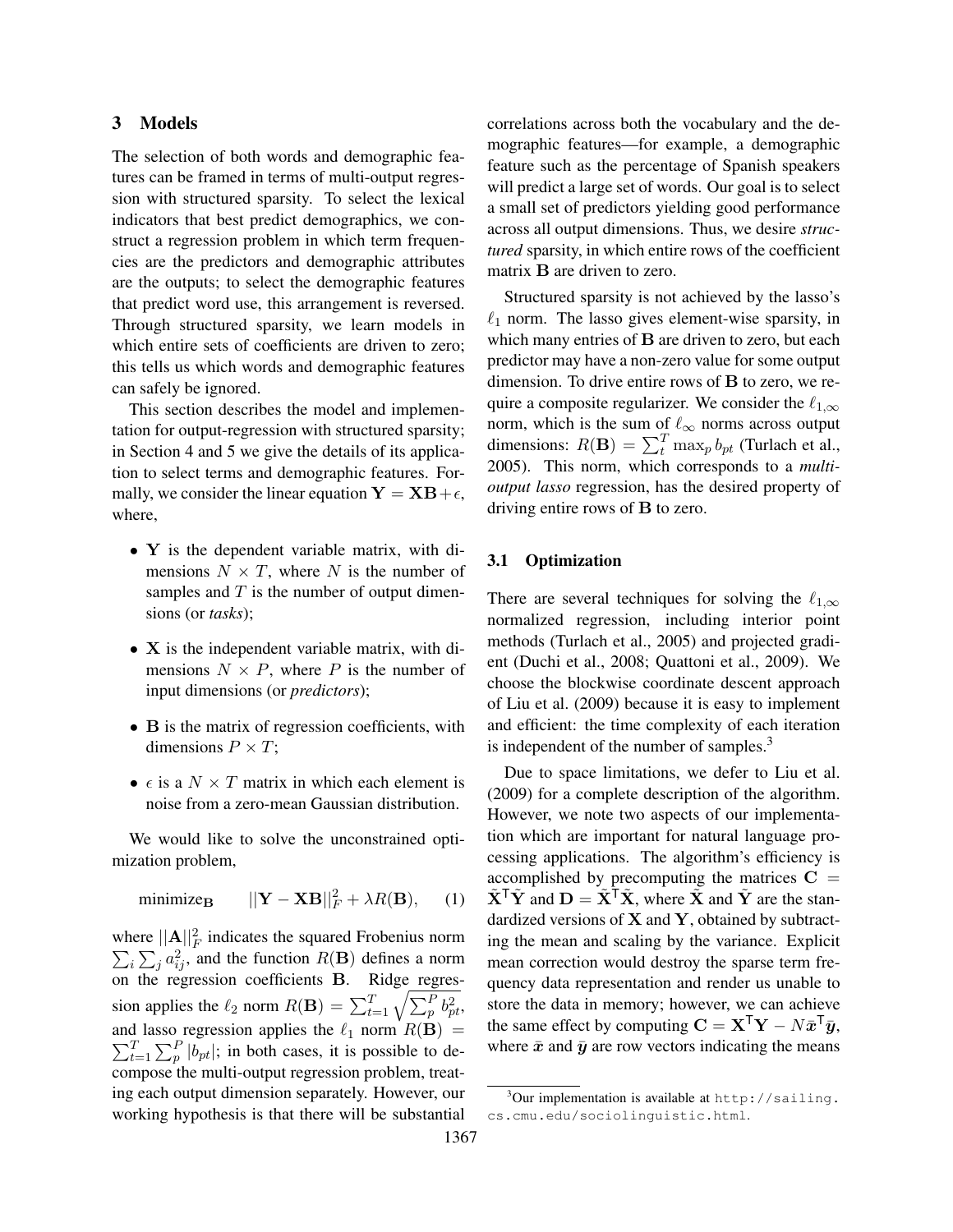of  $X$  and  $Y$  respectively.<sup>4</sup> We can similarly compute  $\mathbf{D} = \mathbf{X}^{\mathsf{T}} \mathbf{X} - N \bar{\boldsymbol{x}}^{\mathsf{T}} \bar{\boldsymbol{x}}.$ 

If the number of predictors is too large, it may not be possible to store the dense matrix  **in mem**ory. We have found that approximation based on the truncated singular value decomposition provides an effective trade-off of time for space. Specifically, we compute  $X^{\mathsf{T}}X \approx$ 

$$
\mathbf{U}\mathbf{S}\mathbf{V}^{\mathsf{T}}\left(\mathbf{U}\mathbf{S}\mathbf{V}^{\mathsf{T}}\right)^{\mathsf{T}}=\mathbf{U}\left(\mathbf{S}\mathbf{V}^{\mathsf{T}}\mathbf{V}\mathbf{S}^{\mathsf{T}}\mathbf{U}^{\mathsf{T}}\right)=\mathbf{U}\mathbf{M}.
$$

Lower truncation levels are less accurate, but are faster and require less space: for  $K$  singular values, the storage cost is  $O(KP)$ , instead of  $O(P^2)$ ; the time cost increases by a factor of  $K$ . This approximation was not necessary in the experiments presented here, although we have found that it performs well as long as the regularizer is not too close to zero.

#### 3.2 Regularization

The regularization constant  $\lambda$  can be computed using cross-validation. As  $\lambda$  increases, we reuse the previous solution of B for initialization; this "warm start" trick can greatly accelerate the computation of the overall regularization path (Friedman et al., 2010). At each  $\lambda_i$ , we solve the sparse multi-output regression; the solution  $B_i$  defines a sparse set of predictors for all tasks.

We then use this limited set of predictors to construct a new input matrix  $\hat{\mathbf{X}}_i$ , which serves as the input in a standard ridge regression, thus refitting the model. The tuning set performance of this regression is the score for  $\lambda_i$ . Such post hoc refitting is often used in tandem with the lasso and related sparse methods; the effectiveness of this procedure has been demonstrated in both theory (Wasserman and Roeder, 2009) and practice (Wu et al., 2010). The regularization parameter of the ridge regression is determined by internal cross-validation.

### 4 Predicting Demographics from Text

Sparse multi-output regression can be used to select a subset of vocabulary items that are especially indicative of demographic and geographic differences. Starting from the regression problem (1), the predictors X are set to the term frequencies, with one column for each word type and one row for each author in the dataset. The outputs  $Y$  are set to the ten demographic attributes described in Table 1 (we consider much larger demographic feature spaces in the next section) The  $\ell_{1,\infty}$  regularizer will drive entire rows of the coefficient matrix B to zero, eliminating all demographic effects for many words.

#### 4.1 Quantitative Evaluation

We evaluate the ability of lexical features to predict the demographic attributes of their authors (as proxied by the census data from the author's geographical area). The purpose of this evaluation is to assess the predictive ability of the compact subset of lexical items identified by the multi-output lasso, as compared with the full vocabulary. In addition, this evaluation establishes a baseline for performance on the demographic prediction task.

We perform five-fold cross-validation, using the multi-output lasso to identify a sparse feature set in the training data. We compare against several other dimensionality reduction techniques, matching the number of features obtained by the multioutput lasso at each fold. First, we compare against a truncated singular value decomposition, with the truncation level set to the number of terms selected by the multi-output lasso; this is similar in spirit to vector-based lexical semantic techniques (Schütze and Pedersen, 1993). We also compare against simply selecting the  $N$  most frequent terms, and the  $N$ terms with the greatest variance in frequency across authors. Finally, we compare against the complete set of all 5,418 terms. As before, we perform post hoc refitting on the training data using a standard ridge regression. The regularization constant for the ridge regression is identified using nested five-fold cross validation within the training set.

We evaluate on the refit models on the heldout test folds. The scoring metric is Pearson's correlation coefficient between the predicted and true demographics:  $\rho(\bm{y}, \hat{\bm{y}}) = \frac{\text{cov}(\bm{y}, \hat{\bm{y}})}{\sigma_{\bm{y}} \sigma_{\hat{\bm{y}}}}$ , with  $\text{cov}(\bm{y}, \hat{\bm{y}})$  indicating the covariance and  $\sigma_y$  indicating the standard deviation. On this metric, a perfect predictor will score 1 and a random predictor will score 0. We report the average correlation across all ten demo-

<sup>&</sup>lt;sup>4</sup>Assume without loss of generality that **X** and **Y** are scaled to have variance 1, because this scaling does not affect the sparsity pattern.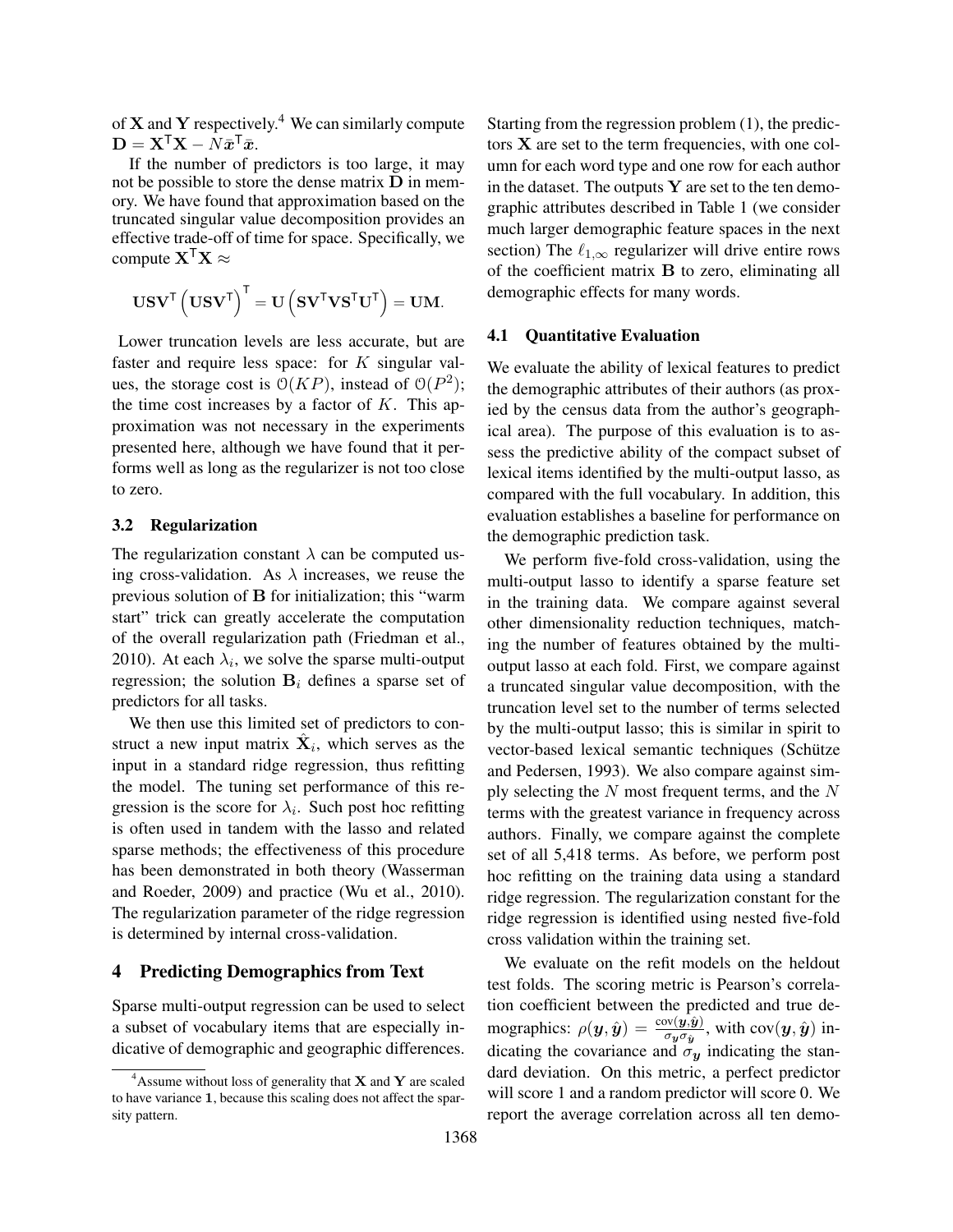

Figure 1: Average correlation plotted against the number of active features (on a logarithmic scale).

graphic attributes, as well as the individual correlations.

Results Table 2 shows the correlations obtained by regressions performed on a range of different vocabularies, averaged across all five folds. Linguistic features are best at predicting race, ethnicity, language, and the proportion of renters; the other demographic attributes are more difficult to predict. Among feature sets, the highest average correlation is obtained by the full vocabulary, but the multioutput lasso obtains nearly identical performance using a feature set that is an order of magnitude smaller. Applying the Fischer transformation, we find that all correlations are statistically significant at  $p < .001$ .

The Fischer transformation can also be used to estimate 95% confidence intervals around the correlations. The extent of the confidence intervals varies slightly across attributes, but all are tighter than  $\pm 0.02$ . We find that the multi-output lasso and the full vocabulary regression are not significantly different on any of the attributes. Thus, the multioutput lasso achieves a 93% compression of the feature set without a significant decrease in predictive performance. The multi-output lasso yields higher correlations than the other dimensionality reduction techniques on all of the attributes; these differences are statistically significant in many—but not all cases. The correlations for each attribute are clearly not independent, so we do not compare the average across attributes.

Recall that the regularization coefficient was chosen by nested cross-validation within the training set; the average number of features selected is 394.6. Figure 1 shows the performance of each dimensionality-reduction technique across the regularization path for the first of five cross-validation folds. Computing the truncated SVD of a sparse matrix at very large truncation levels is computationally expensive, so we cannot draw the complete performance curve for this method. The multi-output lasso dominates the alternatives, obtaining a particularly strong advantage with very small feature sets. This demonstrates its utility for identifying interpretable models which permit qualitative analysis.

#### 4.2 Qualitative Analysis

For a qualitative analysis, we retrain the model on the full dataset, and tune the regularization to identify a compact set of 69 features. For each identified term, we apply a significance test on the relationship between the presence of each term and the demographic indicators shown in the columns of the table. Specifically, we apply the Wald test for comparing the means of independent samples, while making the Bonferroni correction for multiple comparisons (Wasserman, 2003). The use of sparse multioutput regression for variable selection increases the power of post hoc significance testing, because the Bonferroni correction bases the threshold for statistical significance on the total number of comparisons. We find 275 associations at the  $p < .05$  level; at the higher threshold required by a Bonferroni correction for comparisons among all terms in the vocabulary, 69 of these associations would have been missed.

Table 3 shows the terms identified by our model which have a significant correlation with at least one of the demographic indicators. We divide words in the list into categories, which order alphabetically by the first word in each category: emoticons; standard English, defined as words with Wordnet entries; proper names; abbreviations; non-English words; non-standard words used with English. The categorization was based on the most frequent sense in an informal analysis of our data. A glossary of nonstandard terms is given in Table 4.

Some patterns emerge from Table 3. Standard English words tend to appear in areas with more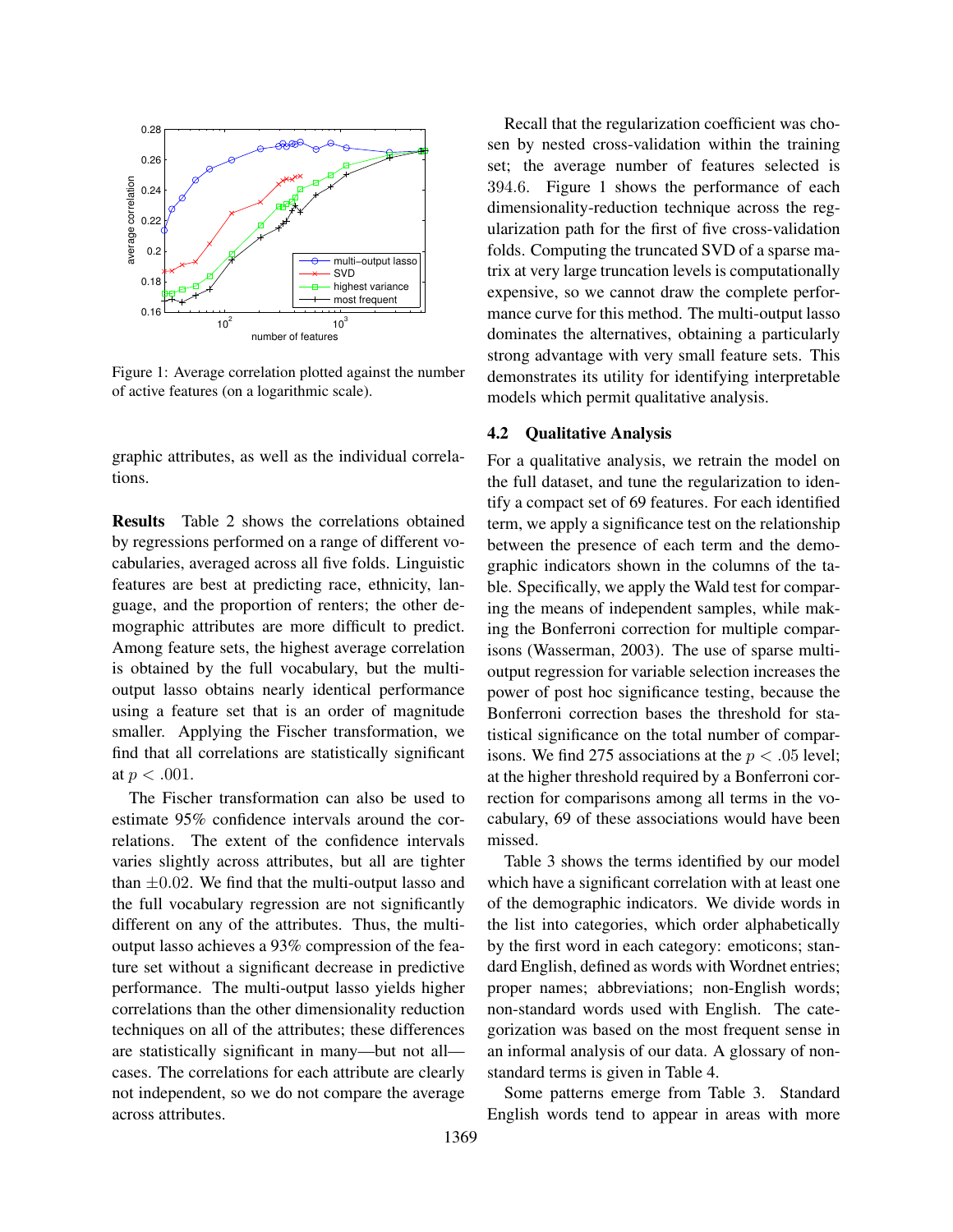| vocabulary         | # features | average | white | Æ     | Hisp. | lang.<br>Eng. | lang<br>Span | lang.<br>other | urban | family      | renter      | inc<br>med. |
|--------------------|------------|---------|-------|-------|-------|---------------|--------------|----------------|-------|-------------|-------------|-------------|
| full               | 5418       | 0.260   | 0.337 | 0.318 | 0.296 | 0.384         | 0.296        | 0.256          | 0.155 | 0.113       | 0.295       | 0.152       |
| multi-output lasso | 394.6      | 0.260   | 0.326 | 0.308 | 0.304 | 0.383         | 0.303        | 0.249          | 0.153 |             | 0.113 0.302 | 0.156       |
| <b>SVD</b>         |            | 0.237   | 0.321 | 0.299 | 0.269 | 0.352         | 0.272        | 0.226          | 0.138 | 0.081       | 0.278       | 0.136       |
| highest variance   |            | 0.220   | 0.309 | 0.287 | 0.245 | 0.315         | 0.248        | 0.199          | 0.132 | 0.085 0.250 |             | 0.135       |
| most frequent      |            | 0.204   | 0.294 | 0.264 | 0.222 | 0.293         | 0.229        | 0.178          | 0.129 | 0.073       | 0.228       | 0.126       |

Table 2: Correlations between predicted and observed demographic attributes, averaged across cross validation folds.

English speakers; predictably, Spanish words tend to appear in areas with Spanish speakers and Hispanics. Emoticons tend to be used in areas with many Hispanics and few African Americans. Abbreviations (e.g., *lmaoo*) have a nearly uniform demographic profile, displaying negative correlations with whites and English speakers, and positive correlations with African Americans, Hispanics, renters, Spanish speakers, and areas classified as urban.

Many non-standard English words (e.g., *dats*) appear in areas with high proportions of renters, African Americans, and non-English speakers, though a subset (*haha*, *hahaha*, and *yep*) display the opposite demographic pattern. Many of these non-standard words are phonetic transcriptions of standard words or phrases: *that's*→*dats*, *what's up*→*wassup*, *I'm going to*→*ima*. The relationship between these transcriptions and the phonological characteristics of dialects such as African-American Vernacular English is a topic for future work.

#### 5 Conjunctive Demographic Features

Next, we demonstrate how to select conjunctions of demographic features that predict text. Again, we apply multi-output regression, but now we reverse the direction of inference: the predictors are demographic features, and the outputs are term frequencies. The sparsity-inducing  $\ell_{1,\infty}$  norm will select a subset of demographic features that explain the term frequencies.

We create an initial feature set  $f^{(0)}(\mathbf{X})$  by binning each demographic attribute, using five equalfrequency bins. We then constructive conjunctive features by applying a procedure inspired by related work in computational biology, called "Screen and Clean" (Wu et al., 2010). On iteration i:

- Solve the sparse multi-output regression problem  $\mathbf{Y} = f^{(i)}(\mathbf{X})\mathbf{B}^{(i)} + \epsilon.$
- Select a subset of features  $S^{(i)}$  such that  $m \in$  $S^{(i)}$  iff  $\max_j |\boldsymbol{b}_{m,j}^{(i)}| > 0$ . These are the row indices of the predictors with non-zero coefficients.
- Create a new feature set  $f^{(i+1)}(\mathbf{X})$ , including the conjunction of each feature (and its negation) in  $S^{(i)}$  with each feature in the initial set  $f^{(0)}(\mathbf{X}).$

We iterate this process to create features that conjoin as many as three attributes. In addition to the binned versions of the demographic attributes described in Table 1, we include geographical information. We built Gaussian mixture models over the locations, with 3, 5, 8, 12, 17, and 23 components. For each author we include the most likely cluster assignment in each of the six mixture models. For efficiency, the outputs  $Y$  are not set to the raw term frequencies; instead we compute a truncated singular value decomposition of the term frequencies  $W \approx UVD^{T}$ , and use the basis U. We set the truncation level to 100.

#### 5.1 Quantitative Evaluation

The ability of the induced demographic features to predict text is evaluated using a traditional perplexity metric. The same test and training split is used from the vocabulary experiments. We construct a language model from the induced demographic features by training a multi-output ridge regression, which gives a matrix  $\bf{B}$  that maps from demographic features to term frequencies across the entire vocabulary. For each document in the test set, the "raw" predicted language model is  $\hat{\mathbf{y}}_d = f(\mathbf{x}_d) \mathbf{B}$ , which is then normalized. The probability mass assigned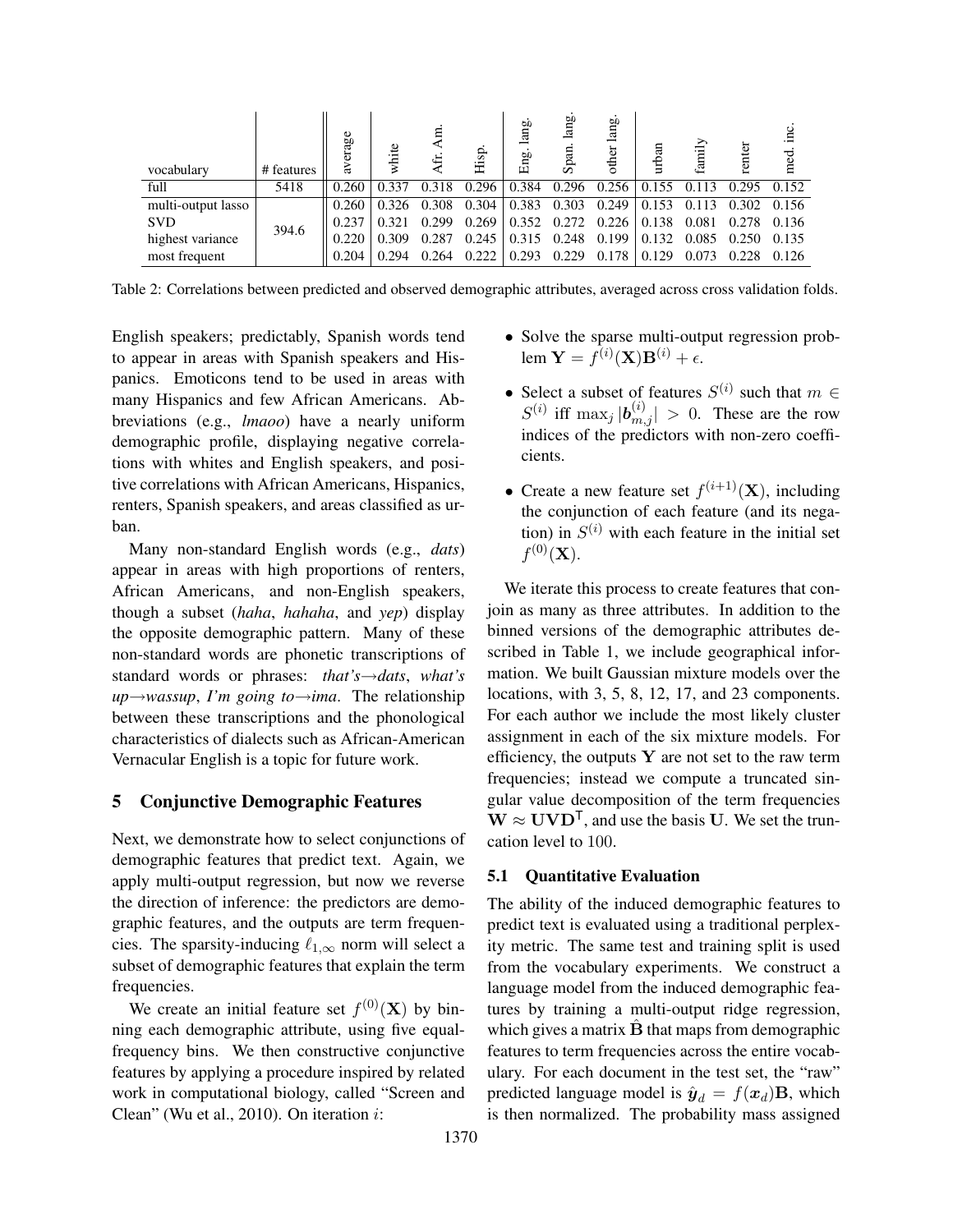|                     | white                    | Afr. Am.       | Hisp.                  | Eng. lang.               | Span. lang.            | other lang.     | urban                  | family         | renter                      | med. inc.       |
|---------------------|--------------------------|----------------|------------------------|--------------------------|------------------------|-----------------|------------------------|----------------|-----------------------------|-----------------|
| ; )                 |                          |                | $\ddot{}$<br>$\ddot{}$ |                          | $\ddot{}$<br>$\ddot{}$ | $\overline{+}$  | $\ddot{}$              |                |                             |                 |
|                     |                          |                |                        |                          |                        |                 |                        |                |                             |                 |
| $\ddot{.}(\dot{.})$ |                          |                |                        |                          |                        |                 |                        |                |                             |                 |
| $\dot{d}$           | $^+$                     |                | $\ddag$                |                          | $\,{}^+$               |                 |                        |                |                             |                 |
| as                  |                          |                |                        | $\ddot{}$                |                        |                 |                        |                |                             |                 |
| awesome             | $\overline{+}$           |                |                        |                          |                        |                 |                        |                |                             | $^{\mathrm{+}}$ |
| break               |                          |                |                        | $\overline{+}$           |                        |                 |                        |                |                             |                 |
| campus              |                          |                |                        | $\overline{+}$           |                        |                 |                        |                |                             |                 |
| dead                |                          | $\overline{+}$ |                        |                          | $\ddot{}$              |                 | $\ddot{}$              |                | $\ddot{}$                   |                 |
| hell                |                          |                |                        | $\overline{+}$           |                        |                 |                        |                |                             |                 |
| shit                |                          |                |                        |                          |                        |                 |                        |                | $\overline{+}$              |                 |
| train               |                          |                |                        |                          | $\overline{+}$         |                 |                        |                | $\overline{+}$              |                 |
| will                |                          |                |                        | $\ddot{}$                |                        |                 |                        |                |                             |                 |
| would               |                          |                |                        | $\ddot{}$                |                        |                 |                        |                |                             |                 |
| atlanta             |                          |                |                        | $\ddot{}$                | L                      | -               |                        |                |                             |                 |
| famu                |                          | $^{+}$         |                        | $\ddot{}$                |                        |                 |                        |                |                             |                 |
| harlem              |                          |                |                        |                          |                        |                 |                        |                | $\,{}^+$                    |                 |
| bbm                 |                          | $\ddot{}$      |                        | -                        |                        | $\ddot{}$       | $\ddot{}$              |                | $\ddot{}$                   |                 |
| 11s                 |                          | $\ddot{}$      |                        | $\ddot{}$                |                        |                 |                        |                |                             |                 |
| lmaoo               |                          | $\overline{+}$ | $\ddot{}$              |                          | $\overline{+}$         | $\ddot{}$       | $\ddot{}$              |                | $\overline{+}$              |                 |
| lmaooo              |                          | $\ddot{}$      | $\ddot{}$              |                          | $\ddot{}$              | $\ddot{}$       | $\ddot{}$              |                | $\overline{+}$              |                 |
| <i>Imaoooo</i>      | $\overline{\phantom{a}}$ | $^{+}$         | $\ddot{}$              |                          | $\ddot{}$              | $\ddot{}$       |                        |                | $\overline{+}$              |                 |
| lmfaoo              |                          |                | $^{+}$                 |                          | $\ddot{}$              | $\ddot{}$       |                        |                | $\ddot{}$                   |                 |
| <i>Imfaooo</i>      | -                        |                | $\ddot{}$              |                          | $\overline{+}$         | $\ddot{}$       |                        |                | $\ddot{}$                   |                 |
| lml                 |                          | $\overline{+}$ | $^{+}$                 |                          | $\overline{+}$         | $\ddot{}$       | $\,{}^+$               |                | $\overline{+}$              |                 |
| odee                |                          |                | $+$                    |                          | $\ddot{}$              |                 | $^{+}$                 |                | $\ddot{}$                   |                 |
| omw                 | $\overline{a}$           | $\,^+$         | $^{+}$                 |                          | $\overline{+}$         | $\pm$           | $\ddot{}$              |                | $\overline{+}$              |                 |
| smfh                | $\overline{a}$           | $\overline{+}$ | $^{+}$                 |                          | $\ddot{}$              | $\ddot{}$       | $\ddot{}$<br>$\ddot{}$ |                | $\ddot{}$<br>$\overline{+}$ |                 |
| smh<br>w            |                          | $\,^+$         |                        |                          |                        |                 | $\ddot{}$              |                | $\overline{+}$              |                 |
|                     |                          |                | $\,{}^+$               | $\overline{a}$           | $\pm$                  | $^{+}$          |                        |                |                             |                 |
| con                 |                          |                | $^{+}$                 |                          | $^{+}$                 |                 |                        |                | $\ddot{}$                   |                 |
| la                  |                          |                | $^{+}$                 |                          | $^{+}$                 |                 |                        |                |                             |                 |
| si                  |                          | -              | $^{+}$                 |                          | $\ddot{}$              |                 |                        |                |                             |                 |
| dats                |                          | $\ddot{}$      |                        |                          |                        |                 |                        |                | $\overline{+}$              |                 |
| deadass             |                          | $\ddot{}$      | $\ddot{}$              |                          | $\,{}^+$               | $^{\mathrm{+}}$ | $\,{}^+$               |                | $\ddot{}$                   |                 |
| haha                | $\ddot{}$                |                |                        |                          |                        |                 |                        |                |                             |                 |
| hahah               | $\ddot{}$                |                |                        |                          |                        |                 |                        |                |                             |                 |
| hahaha              | $^{+}$                   |                |                        |                          |                        |                 |                        |                | ۳                           | +               |
| ima                 |                          |                | $\ddot{}$              |                          | $\,{}^+$               |                 |                        |                | $\ddot{}$                   |                 |
| madd                | $\overline{a}$           |                |                        | $\overline{a}$           |                        | $\pm$           |                        | $\overline{+}$ |                             |                 |
| nah<br>ova          | -<br>$\overline{a}$      | $\pm$          | $\ddot{}$              |                          | $\ddot{}$              | $+$             |                        |                | $\ddot{}$<br>$+$            |                 |
| sis                 | -                        | $+$            |                        |                          |                        |                 |                        |                | $\ddot{}$                   |                 |
| skool               | $\overline{a}$           | $+$            |                        |                          |                        | $\pm$           | $\ddot{}$              |                | $+$                         |                 |
| wassup              | -                        | $\ddot{}$      | $\ddot{}$              | $\overline{\phantom{0}}$ | $\ddot{}$              | $\ddot{}$       | $\ddot{}$              |                | $+$                         |                 |
| wat                 | $\overline{a}$           | $+$            | $\ddot{}$              |                          | $+$                    | $+$             | $+$                    |                | $\ddot{}$                   | L,              |
| ya                  | $\overline{a}$           | $+$            |                        |                          |                        |                 |                        |                | $\ddot{}$                   |                 |
| yall                |                          | $\ddot{}$      |                        |                          |                        |                 |                        |                |                             |                 |
| yep                 |                          |                |                        | $\pm$                    | -                      |                 |                        |                |                             |                 |
| yoo                 | -                        | $\ddot{}$      | $+$                    | ÷,                       | $\ddot{}$              | $+$             | $+$                    |                | $+$                         |                 |
| y000                |                          | $\ddot{}$      |                        | L.                       | $\ddot{}$              |                 |                        |                | $+$                         |                 |

Table 3: Demographically-indicative terms discovered by multi-output sparse regression. Statistically significant  $(p < .05)$  associations are marked with a + or -.

| term               | definition                  | term   | definition      |
|--------------------|-----------------------------|--------|-----------------|
| <b>b</b> bm        | <b>Blackberry Messenger</b> | omw    | on my way       |
| dats               | that's                      | ova    | over            |
| $dead(\text{ass})$ | very                        | sis    | sister          |
| famu               | Agricultural<br>Florida     | skool  | school          |
|                    | and Mechanical Univ.        | sm(f)h | shake my (fuck- |
| ima                | I'm going to                |        | ing) head       |
| 11s                | laughing like shit          | w      | with            |
| $lm(f)$ ao+        | laughing my (fucking)       | wassup | what's up       |
|                    | ass off                     | wat    | what            |
| lml                | love my life                | ya     | your, you       |
| madd               | very, lots                  | vall   | you plural      |
| nah                | no                          | yep    | yes             |
| odee               | very                        | $yoo+$ | you             |

Table 4: A glossary of non-standard terms from Table 3. Definitions are obtained by manually inspecting the context in which the terms appear, and by consulting www.urbandictionary.com.

| model                        | perplexity |
|------------------------------|------------|
| induced demographic features | 333.9      |
| raw demographic attributes   | 335.4      |
| baseline (no demographics)   | 337.1      |

Table 5: Word perplexity on test documents, using language models estimated from induced demographic features, raw demographic attributes, and a relativefrequency baseline. Lower scores are better.

to unseen words is determined through nested crossvalidation. We compare against a baseline language model obtained from the training set, again using nested cross-validation to set the probability of unseen terms.

Results are shown in Table 5. The language models induced from demographic data yield small but statistically significant improvements over the baseline (Wilcoxon signed-rank test,  $p < .001$ ). Moreover, the model based on conjunctive features significantly outperforms the model constructed from raw attributes ( $p < .001$ ).

## 5.2 Features Discovered

Our approach discovers 37 conjunctive features, yielding the results shown in Table 5. We sort all features by frequency, and manually select a subset to display in Table 6. Alongside each feature, we show the words with the highest and lowest logodds ratios with respect to the feature. Many of these terms are non-standard; while space does not permit a complete glossary, some are defined in Table 4 or in our earlier work (Eisenstein et al., 2010).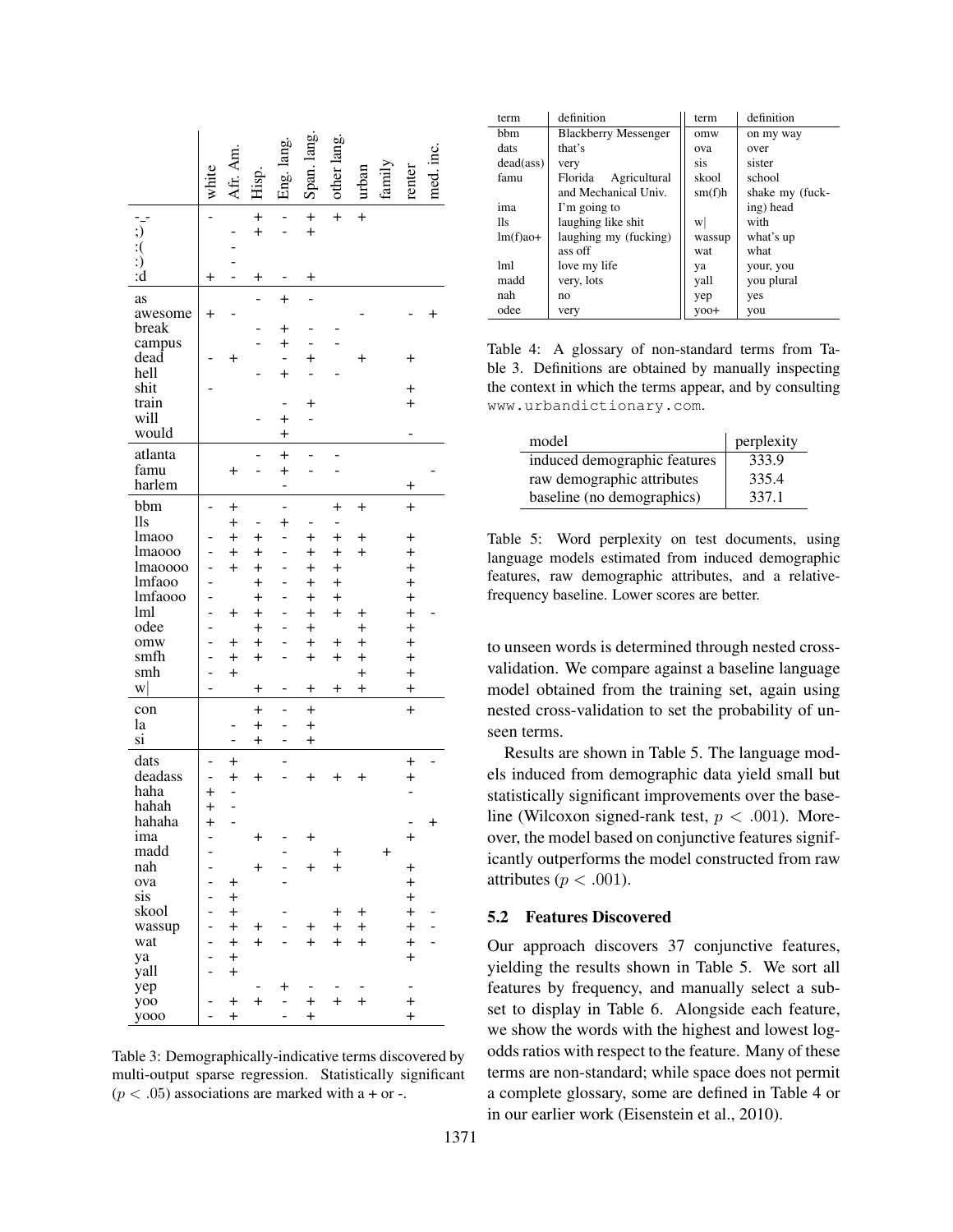|                |                       | feature               |                       | positive terms                                      | negative terms                                 |
|----------------|-----------------------|-----------------------|-----------------------|-----------------------------------------------------|------------------------------------------------|
| $\overline{1}$ | geo: Northeast        |                       |                       | m <sub>2</sub> brib mangoville soho odeee           | fasho #ilovefamu foo coo fina                  |
| 2              | geo: NYC              |                       |                       | mangoville lolss m2 brib wordd                      | bahaha fasho goofy #ilovefamu<br>tacos         |
| $\overline{4}$ | geo: South+Midwest    | renter $< 0.615$      | white $< 0.823$       | hme muthafucka bae charlotte tx                     | odeee m2 lolss diner mangoville                |
| 7              | Afr. Am. $> 0.101$    | renter $> 0.615$      | Span. lang. $> 0.063$ | dhat brib odeee lolss wassupp                       | bahaha charlotte california ikr en-<br>ter     |
| 8              | Afr. Am. $< 0.207$    | Hispanic $> 0.119$    | Span. lang. $> 0.063$ | les ahah para san donde                             | bmore ohio #lowkey #twitterjail<br>nahhh       |
| 9              | geo: NYC              | Span. lang. $< 0.213$ |                       | mangoville<br>thatt<br>odeee<br>lolss<br>buzzin     | landed rodney jawn wiz golf                    |
| 12             | Afr. Am. $> 0.442$    | geo: South+Midwest    | white $< 0.823$       | midterms<br>#ilovefamu<br>panama<br>willies #lowkey | knoe esta pero odeee hii                       |
| 15             | geo: West Coast       | other lang. $> 0.110$ |                       | ahah fasho san koo diego                            | granted pride adore phat pressure              |
| 17             | Afr. Am. $> 0.442$    | geo: NYC              | other lang. $< 0.110$ | lolss iim buzzin qonna qood                         | foo tender celebs pages pandora                |
| 20             | Afr. Am. $\leq 0.207$ | Span. lang. $> 0.063$ | white $> 0.823$       | del bby cuando estoy muscle                         | knicks becoming uncomfortable<br>large granted |
| 23             | Afr. Am. $< 0.050$    | geo: West             | Span. lang. $< 0.106$ | leno it'd 15th hacked government                    | knicks liquor uu hunn homee                    |
| 33             | Afr. Am. $> 0.101$    | geo: SF Bay           | Span. lang. $> 0.063$ | hella aha california bay o.o                        | aj everywhere phones shift re-<br>gardless     |
| 36             | Afr. Am. $< 0.050$    | geo: DC/Philadelphia  | Span. lang. $< 0.106$ | deh opens stuffed yaa bmore                         | hmmmmm dyin tea cousin hella                   |

Table 6: Conjunctive features discovered by our method with a strong sparsity-inducing prior, ordered by frequency. We also show the words with high log-odds for each feature (postive terms) and its negation (negative terms).

In general, geography was a strong predictor, appearing in 25 of the 37 conjunctions. Features 1 and 2 (F1 and F2) are purely geographical, capturing the northeastern United States and the New York City area. The geographical area of F2 is completely contained by F1; the associated terms are thus very similar, but by having both features, the model can distinguish terms which are used in northeastern areas outside New York City, as well as terms which are especially likely in New York.<sup>5</sup>

Several features conjoin geography with demographic attributes. For example, F9 further refines the New York City area by focusing on communities that have relatively low numbers of Spanish speakers; F17 emphasizes New York neighborhoods that have very high numbers of African Americans and few speakers of languages other than English and Spanish. The regression model can use these features in combination to make fine-grained distinctions about the differences between such neighborhoods. Outside New York, we see that F4 combines a broad geographic area with attributes that select at least moderate levels of minorities and fewer renters (a proxy for areas that are less urban), while F15 identifies West Coast communities with large numbers of speakers of languages other than English and Spanish.

Race and ethnicity appear in 28 of the 37 conjunctions. The attribute indicating the proportion of African Americans appeared in 22 of these features, strongly suggesting that African American Vernacular English (Rickford, 1999) plays an important role in social media text. Many of these features conjoined the proportion of African Americans with geographical features, identifying local linguistic styles used predominantly in either African American or white communities. Among features which focus on minority communities, F17 emphasizes the New York area, F33 focuses on the San Francisco Bay area, and F12 selects a broad area in the Midwest and South. Conversely, F23 selects areas with very few African Americans and Spanish-speakers in the western part of the United States, and F36 selects for similar demographics in the area of Washington and Philadelphia.

Other features conjoined the proportion of African Americans with the proportion of Hispanics and/or Spanish speakers. In some cases, features selected for high proportions of both African Americans and Hispanics; for example, F7 seems to identify a general "urban minority" group, emphasizing renters, African Americans, and Spanish speakers. Other features differentiate between African Ameri-

<sup>5</sup>*Mangoville* and *M2* are clubs in New York; *fasho* and *coo* were previously found to be strongly associated with the West Coast (Eisenstein et al., 2010).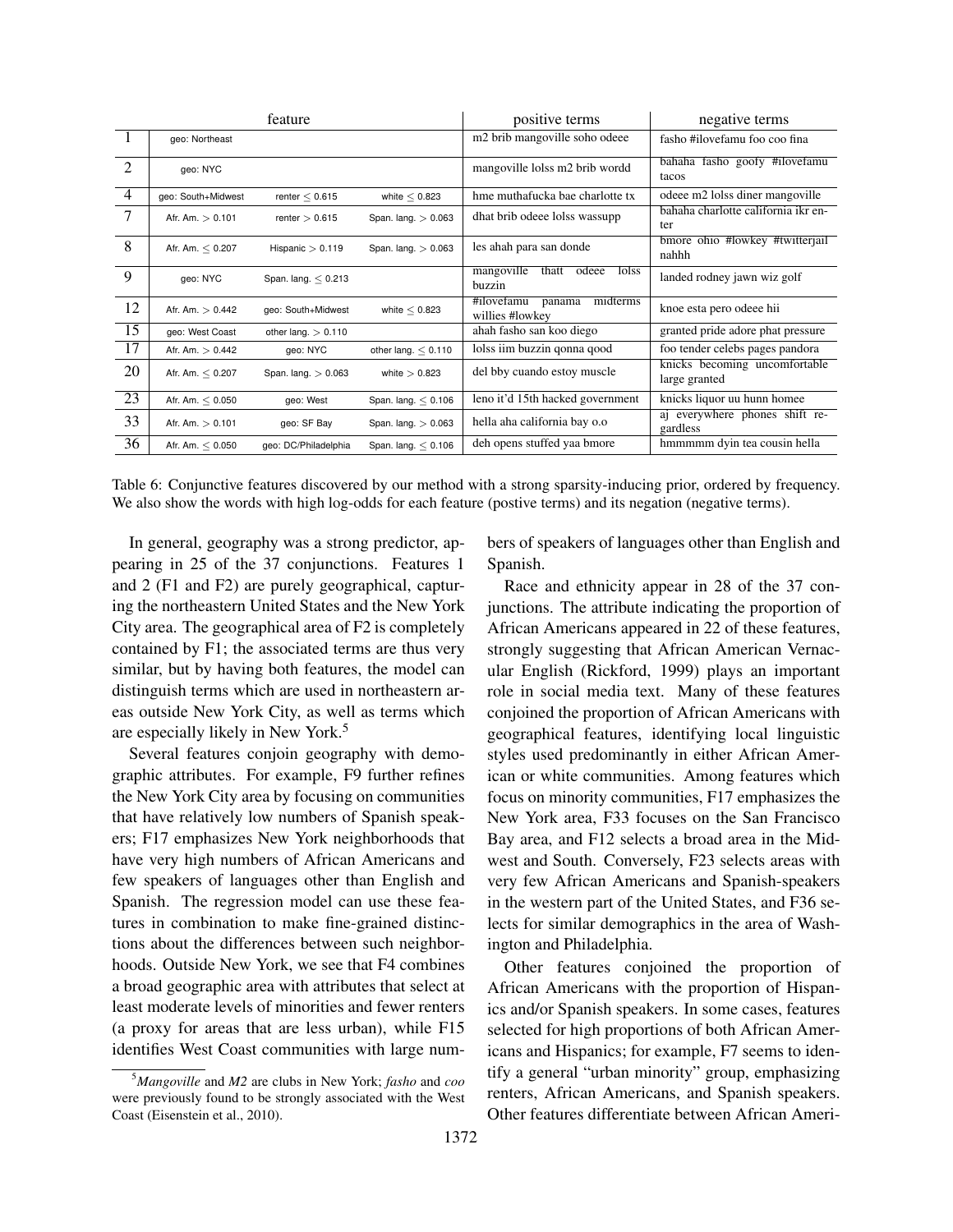cans and Hispanics: F8 identifies regions with many Spanish speakers and Hispanics, but few African Americans; F20 identifies regions with both Spanish speakers and whites, but few African Americans. F8 and F20 tend to emphasize more Spanish words than features which select for both African Americans and Hispanics.

While race, geography, and language predominate, the socioeconomic attributes appear in far fewer features. The most prevalent attribute is the proportion of renters, which appears in F4 and F7, and in three other features not shown here. This attribute may be a better indicator of the urban/rural divide than the "% urban" attribute, which has a very low threshold for what counts as urban (see Table 1). It may also be a better proxy for wealth than median income, which appears in only one of the thirty-seven selected features. Overall, the selected features tend to include attributes that are easy to predict from text (compare with Table 2).

# 6 Related Work

Sociolinguistics has a long tradition of quantitative and computational research. Logistic regression has been used to identify relationships between demographic features and linguistic variables since the 1970s (Cedergren and Sankoff, 1974). More recent developments include the use of mixed factor models to account for idiosyncrasies of individual speakers (Johnson, 2009), as well as clustering and multidimensional scaling (Nerbonne, 2009) to enable aggregate inference across multiple linguistic variables. However, all of these approaches assume that both the linguistic indicators and demographic attributes have already been identified by the researcher. In contrast, our approach focuses on identifying these indicators automatically from data. We view our approach as an exploratory complement to more traditional analysis.

There is relatively little computational work on identifying speaker demographics. Chang et al. (2010) use U.S. Census statistics about the ethnic distribution of last names as an anchor in a latentvariable model that infers the ethnicity of Facebook users; however, their paper analyzes social behavior rather than language use. In unpublished work, David Bamman uses geotagged Twitter text and U.S.

Census statistics to estimate the age, gender, and racial distributions of various lexical items.<sup>6</sup> Eisenstein et al. (2010) infer geographic clusters that are coherent with respect to both location and lexical distributions; follow-up work by O'Connor et al. (2010) applies a similar generative model to demographic data. The model presented here differs in two key ways: first, we use sparsity-inducing regularization to perform variable selection; second, we eschew high-dimensional mixture models in favor of a bottom-up approach of building conjunctions of demographic and geographic attributes. In a mixture model, each component must define a distribution over all demographic variables, which may be difficult to estimate in a high-dimensional setting.

Early examples of the use of sparsity in natural language processing include maximum entropy classification (Kazama and Tsujii, 2003), language modeling (Goodman, 2004), and incremental parsing (Riezler and Vasserman, 2004). These papers all apply the standard lasso, obtaining sparsity for a single output dimension. Structured sparsity has rarely been applied to language tasks, but Duh et al. (2010) reformulated the problem of reranking N-best lists as multi-task learning with structured sparsity.

# 7 Conclusion

This paper demonstrates how regression with structured sparsity can be applied to select words and conjunctive demographic features that reveal sociolinguistic associations. The resulting models are compact and interpretable, with little cost in accuracy. In the future we hope to consider richer linguistic models capable of identifying multi-word expressions and syntactic variation.

Acknowledgments We received helpful feedback from Moira Burke, Scott Kiesling, Seyoung Kim, Andre´ Martins, Kriti Puniyani, and the anonymous reviewers. Brendan O'Connor provided the data for this research, and Seunghak Lee shared a Matlab implementation of the multi-output lasso, which was the basis for our C implementation. This research was enabled by AFOSR FA9550010247, ONR N0001140910758, NSF CAREER DBI-0546594, NSF CAREER IIS-1054319, NSF IIS-0713379, an Alfred P. Sloan Fellowship, and Google's support of the Worldly Knowledge project at CMU.

<sup>6</sup>http://www.lexicalist.com